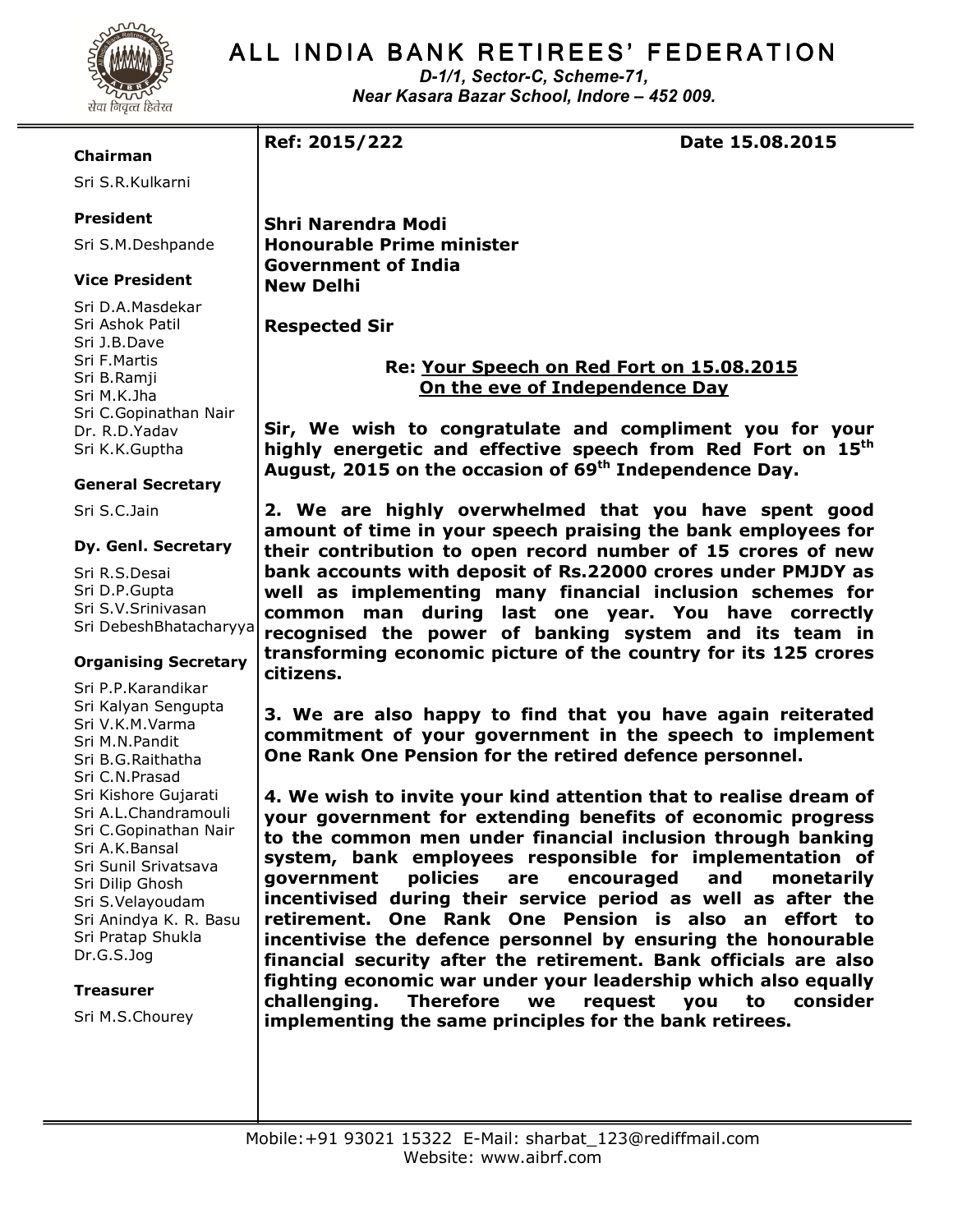

# ALL INDIA BANK RETIREES' FEDERATION

D-1/1, Sector-C, Scheme-71, Near Kasara Bazar School, Indore – 452 009.

### Chairman

Sri S.R.Kulkarni

# President

Sri S.M.Deshpande

# Vice President

Sri D.A.Masdekar Sri Ashok Patil Sri J.B.Dave Sri F.Martis Sri B.Ramji Sri M.K.Jha Sri C.Gopinathan Nair Dr. R.D.Yadav Sri K.K.Guptha

# General Secretary

Sri S.C.Jain

### Dy. Genl. Secretary

Sri R.S.Desai Sri D.P.Gupta Sri S.V.Srinivasan Sri DebeshBhatacharyya

# Organising Secretary

Sri P.P.Karandikar Sri Kalyan Sengupta Sri V.K.M.Varma Sri M.N.Pandit Sri B.G.Raithatha Sri C.N.Prasad Sri Kishore Gujarati Sri A.L.Chandramouli Sri C.Gopinathan Nair Sri A.K.Bansal Sri Sunil Srivatsava Sri Dilip Ghosh Sri S.Velayoudam Sri Anindya K. R. Basu Sri Pratap Shukla Dr.G.S.Jog

# Treasurer

Sri M.S.Chourey

5. On this occasion, Sir, we wish to draw your kind attention and immediate indulgence for solution of the following long pending demands of bank retirees

(a)About 50 to 60 thousand pensioners out of total 4.5 bank pensioners who retired before November 2002 are not being paid 100 percent Dearness Relief for last 10 years which is available to lakhs of pensioners belonging to RBI and the government sector as well as those retired after November 2002 and retiring now in banking sector and also in government sector and RBI. We have come to know that the file on this issue is pending with the DFS for financial approval for long time. In the settlement signed between bank Unions and Indian Bank Association by way of Record Note dated 25.05.2015, IBA in principle has agreed to grant 100 percent Dearness Relief to those retired prior to November 2002 on humanitarian ground. Despite all the above the matter remains unresolved where the cost involved is very low.

(b) Family pension in banking industry is as low as 15 percent compared to 30 percent for RBI and government pensioners being granted for last 10 years. IBA has agreed to consider improvement in family pension.

(c) Updation of pension has not been done in banking industry for last 20 years as being done in the government sector at the time of revision of service conditions of existing employees and you have again committed to introduce One Rank One Pension principle for defence personnel.

(4) About 5 to 6 thousand past retirees are being denied pension option for last several years for one reason or another despite the fact that lakhs of employees were given one more pension option in 2010. IBA policy to deny pension option to this small group and despite courts asking banks to offer pension option to this group is understandable and without logic.

6. We may mention for your kind information that our organisation represent more than 1.25 lakhs bank retirees from 32 public sector and private and foreign banks.

7.We are approaching you Sir with folded hands to give direction to DFS and IBA to resolve the above issues immediately to create new energy in the team of banking personnel.